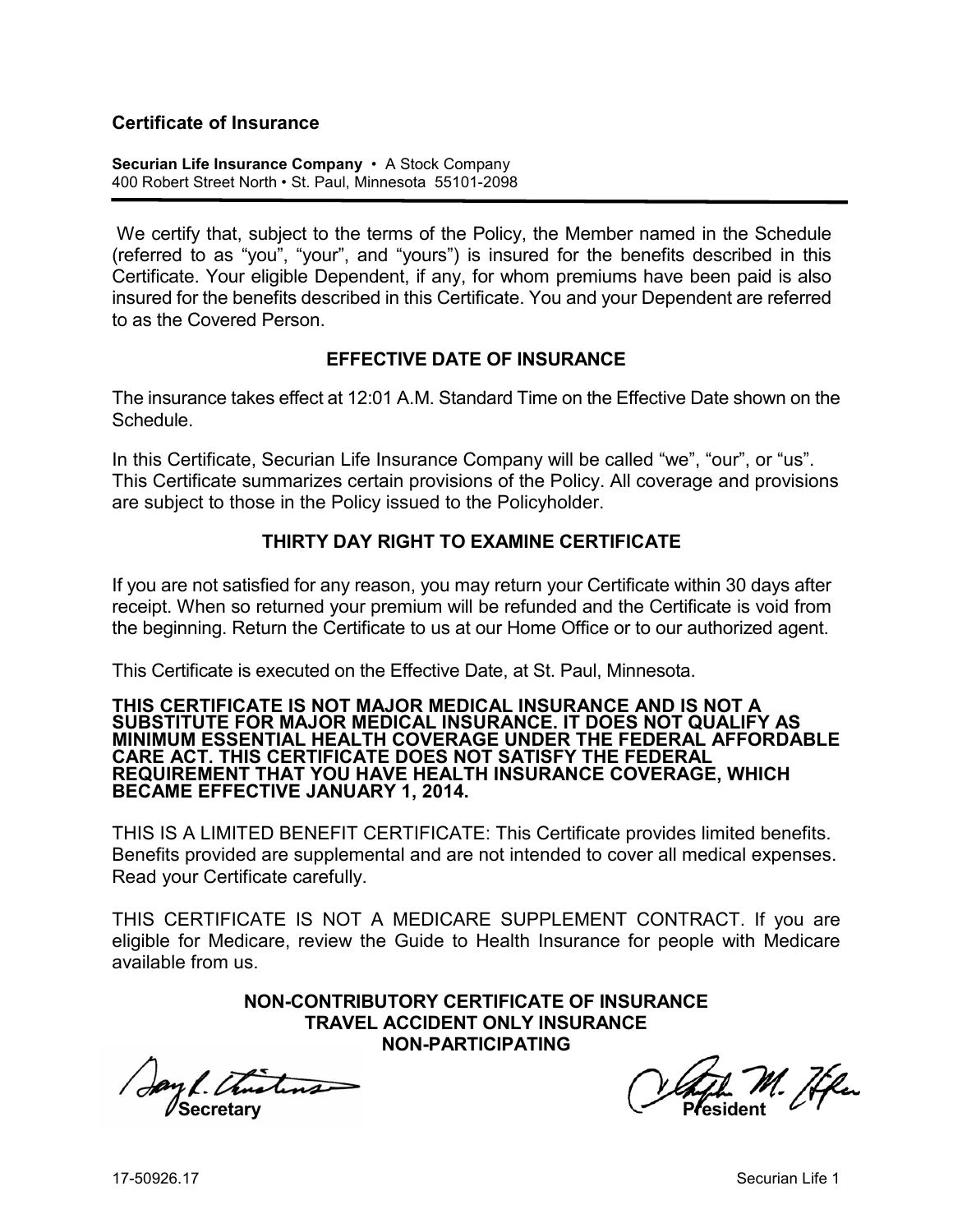# **INDEX**

| Provision                             | <b>Page Number</b> |
|---------------------------------------|--------------------|
| <b>Accidental Death Benefit</b>       | 5                  |
| <b>Changes in Coverage</b>            | 4                  |
| <b>Claim Provisions</b>               | 8                  |
| <b>Definitions</b>                    | 3                  |
| <b>Eligibility and Effective Date</b> | 4                  |
| <b>Exclusions</b>                     | 5                  |
| <b>Exposure and Disappearance</b>     | 5                  |
| <b>General Provisions</b>             | 8                  |
| Individual Termination of Insurance   | 6                  |
| Premiums                              | 6                  |
| <b>Schedule of Benefits</b>           | $\overline{2}$     |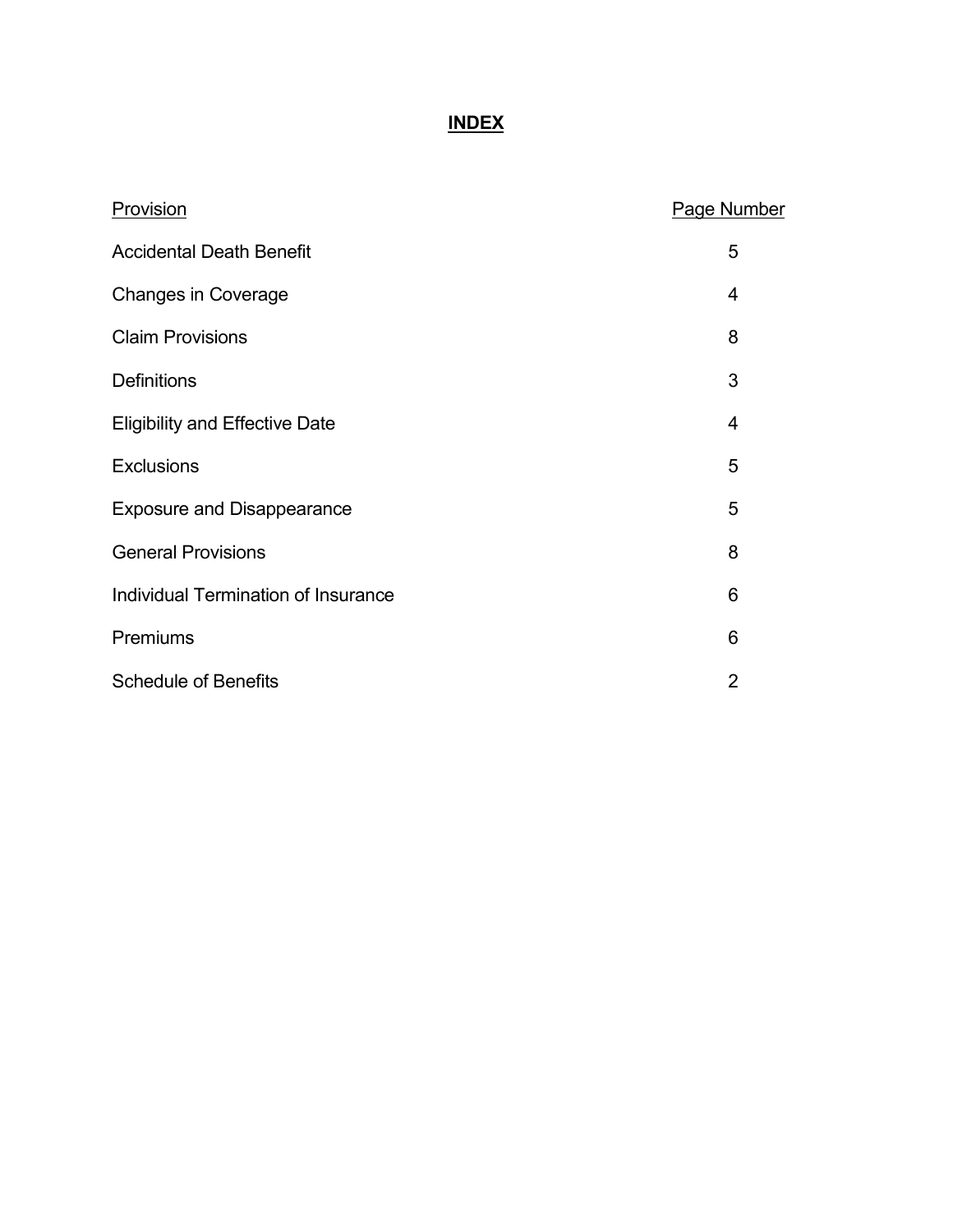## **SCHEDULE OF BENEFITS**

Policyholder: Legionnaire Insurance Trust Policy Number: 9600/9618 Original Certificate Effective Date: December 1, 2019

Insured Person(s): Effective Date:

Member: Legionnaire December 1, 2019

## **NON-CONTRIBUTORY COVERAGE**

### **ACCIDENTAL DEATH BENEFIT**

Amount of Insurance: \$200,000

The Non-Contributory coverage is provided to you at no cost for a period of 12 months.

The benefit amount payable will be \$400,000 if your accidental death occurs while riding as a fare paying passenger on a Common Carrier.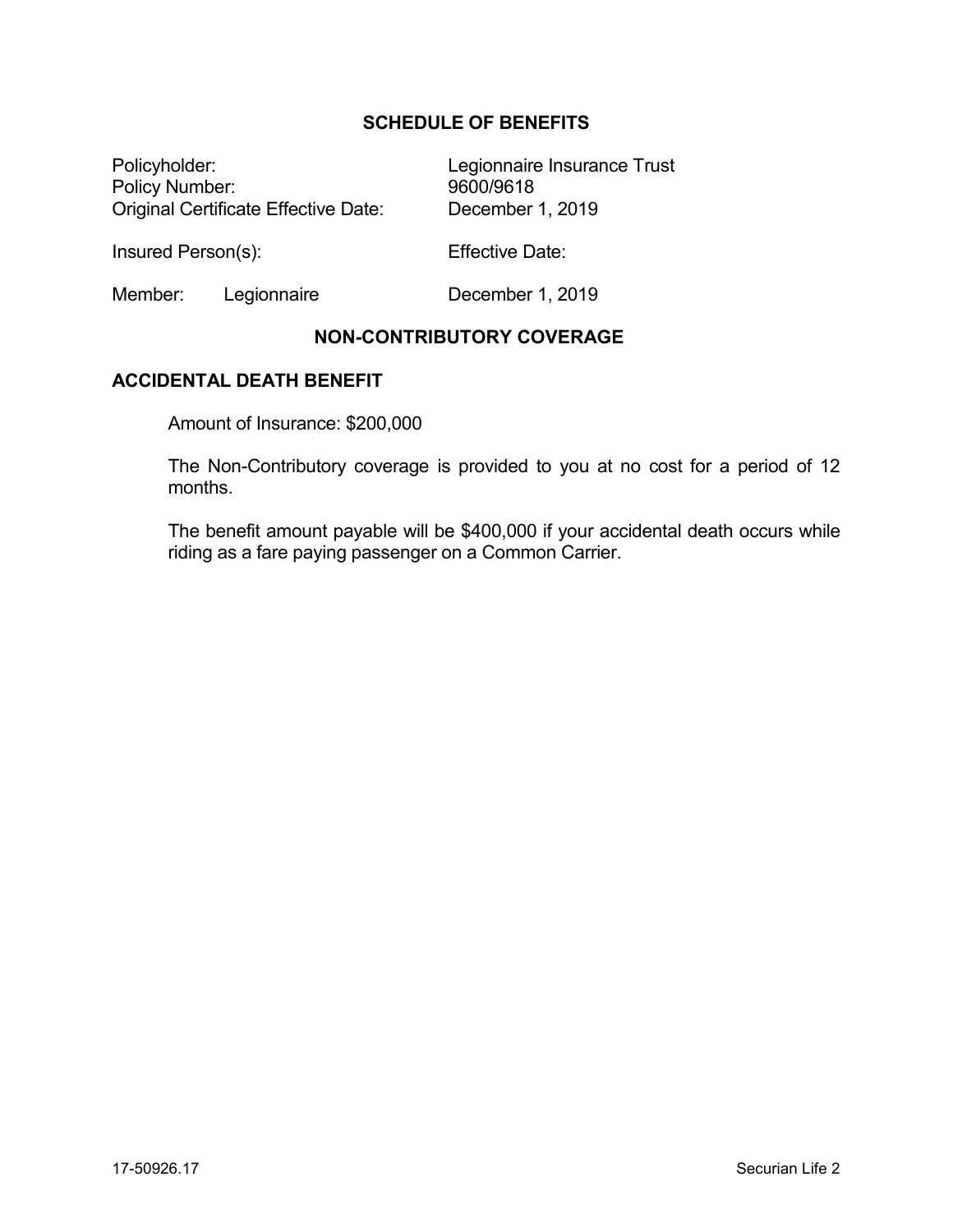## **DEFINITIONS**

When used in this Certificate the following words and phrases have the meaning given. The use of any personal pronoun includes both genders.

**AIRCRAFT** means a vehicle which: 1) has a valid certificate of airworthiness; and 2) is being flown by a pilot with a valid license to operate the vehicle.

**BENEFICIARY** means the person or entity named by the insured Member, on forms and in a manner approved by us, to receive benefits.

**COMMON CARRIER** means an air, land or water vehicle (other than a personal, rental, or chartered vehicle) licensed to carry passengers for hire and available to the public. Common carrier includes aircraft, taxis, trains, buses, ferries, ships, and other common means of public transportation.

**COVERED PERSON** means the insured Member.

**INJURY** means bodily injury caused by an accident while a fare-paying passenger in a Common Carrier or directly involving a Motor Vehicle. The accident must be unintended, unexpected and unforeseen and occur while the Covered Person's insurance is in force under the Policy. The Injury must be the direct cause of loss and must be independent of all other causes. The Injury must not be caused by or contributed to by Sickness.

**LOSS** means the death of the Covered Person or any physical impairment or other benefit covered under the terms of the Policy and any attached Riders.

**LOSS OF A HAND OR FOOT** means complete Severance through or above the wrist or ankle joint.

**LOSS OF SIGHT** means the total, permanent loss of all vision in one eye which is irrecoverable by natural, surgical or artificial means. Loss of Sight must be certified by a licensed physician who specializes in ophthalmology and is certified by the American Board of Ophthalmology.

**MEMBER** means a member of the Policyholder who has been accepted by us and has paid any required premium. The terms "you", "your" and "yours" mean the Member.

**MOTOR VEHICLE** means a four wheel, two axle motorized vehicle licensed to operate on public roadways. Motor vehicle includes self propelled mobile homes and trucks rated less than three tons. Motor vehicle does not include vehicles operated to carry passengers for hire; and motor vehicle excludes motorcycles, all terrain vehicles (ATV's) except when used during legal hunting, motorized bikes and all other vehicles designed primarily for off-road use (except if the Covered Person is struck while a pedestrian).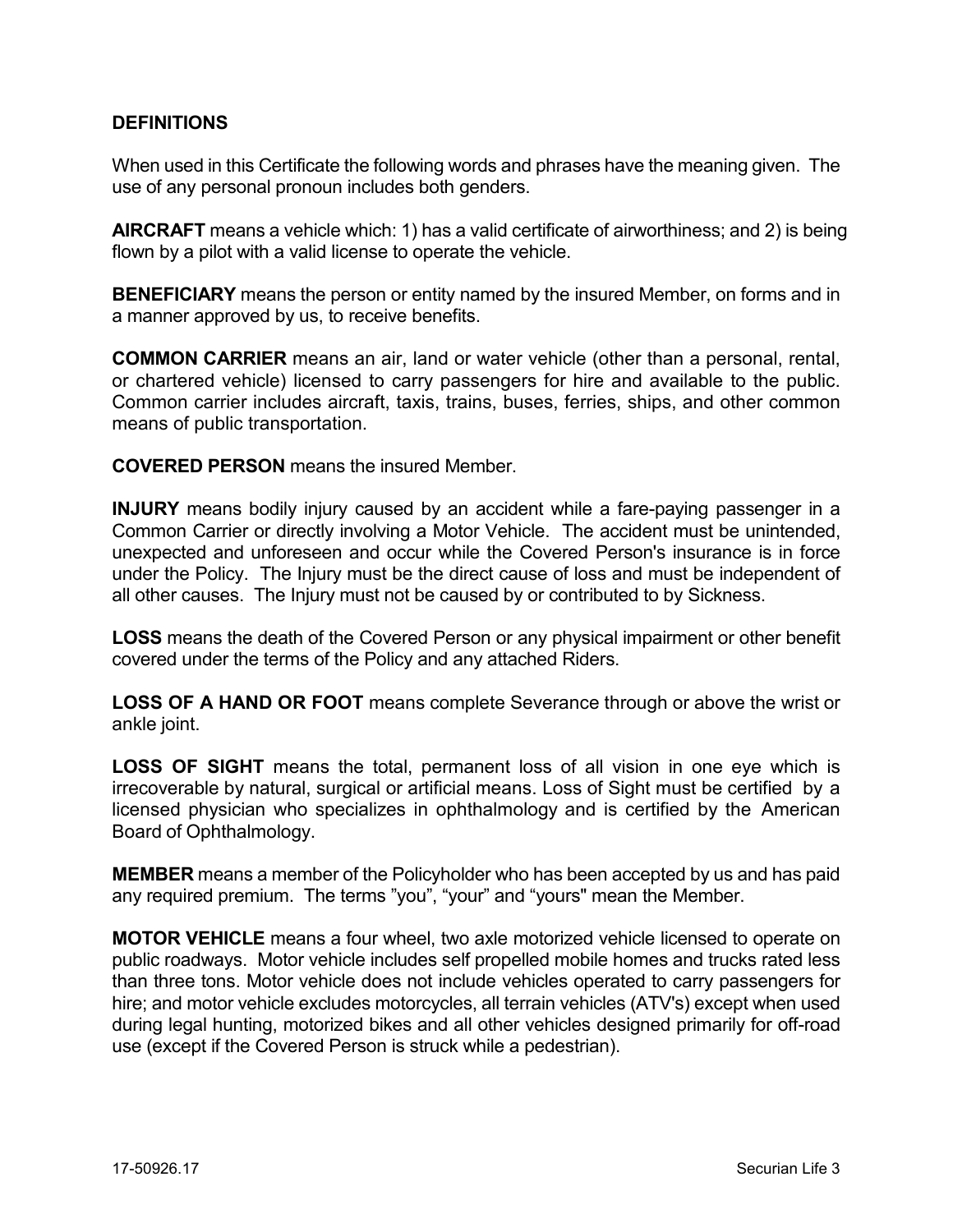**NURSE** means a Registered Graduate Nurse (R.N.), Licensed Practical Nurse (L.P.N.), or Licensed Vocational Nurse (L.V.N.).

A Covered Person and his immediate family will not be considered a Nurse.

**PHYSICIAN** means a person licensed by the state in which he is resident to practice the healing arts. He must be practicing within the scope of his license for the service or treatment given.

A Covered Person and his immediate family will not be considered a Physician.

**POLICY** means the group policy issued to the Policyholder providing the benefits described.

**POLICYHOLDER** means the legal entity in whose name the Policy is issued, as shown on the Schedule.

**POLICY MONTH** means the period of time starting on the first day of the month; it ends on the last day of the same month.

**SCHEDULE** means the Schedule of Benefits.

**SEVERANCE** means the complete and permanent separation and dismemberment of the part from the body.

**SICKNESS** means an illness or disease of the mind or body.

## **ELIGIBILITY AND EFFECTIVE DATE OF INSURANCE**

#### **ELIGIBILITY**

Active Members in good standing age 18 and over with a domestic U.S. address including military personnel stationed overseas will be eligible for insurance as Covered Persons.

#### **EFFECTIVE DATE OF INSURANCE**

**EFFECTIVE DATE** The Effective Date is shown on the Schedule.

## **CHANGES IN COVERAGE**

If, after his Effective Date of Insurance, you request a change in benefits for a Covered Person, the Effective Date of Insurance for the new coverage will be the beginning of the Policy Month following our acceptance of the application or change request, subject to the payment of any additional required premium.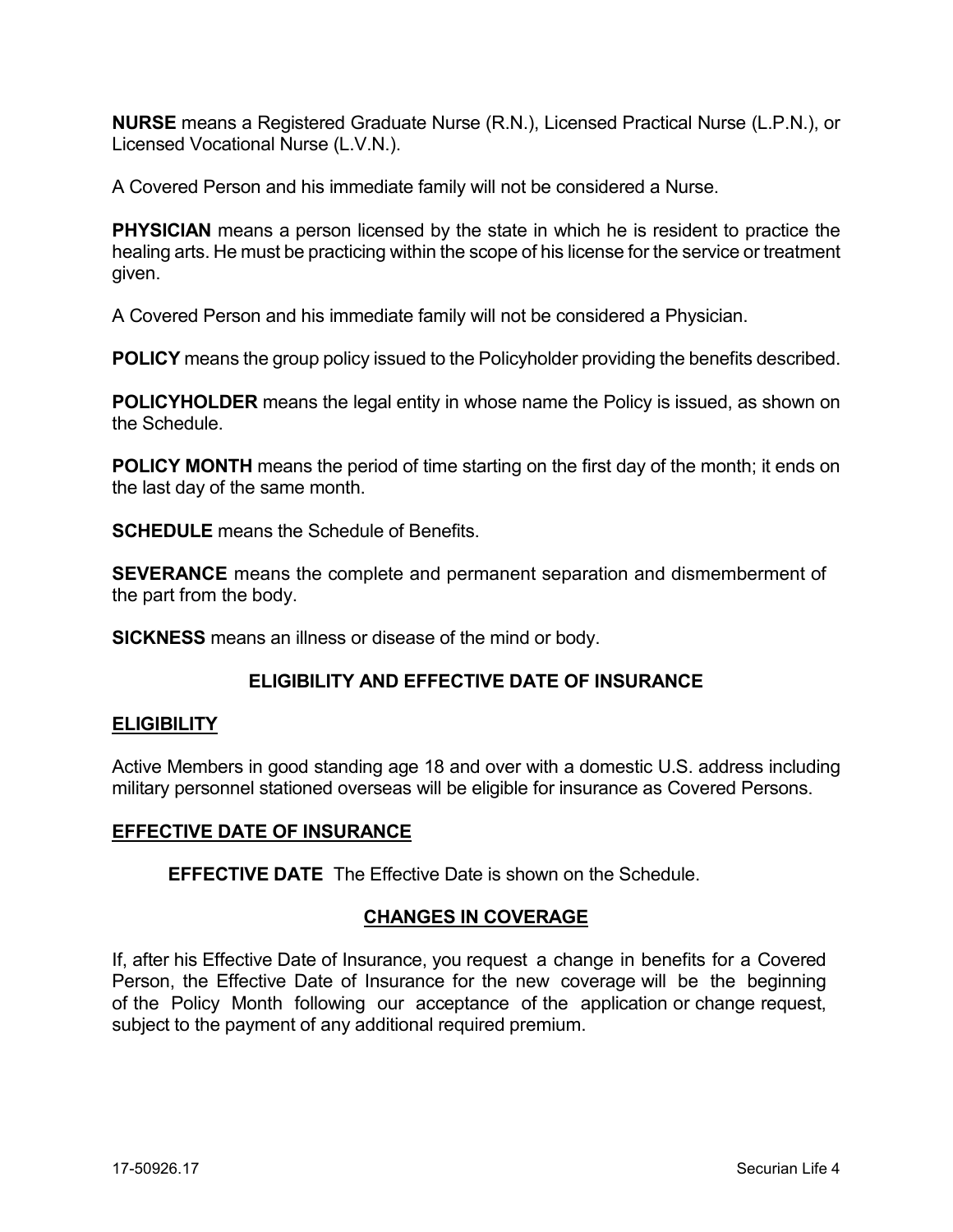## **ACCIDENTAL DEATH BENEFIT**

When we receive due proof that a Covered Person dies, we will pay the benefit shown on the Schedule to his named Beneficiary; provided:

- (1) death occurs as a direct result of an Injury; and
- (2) death occurs within 365 days of the accident causing the Injury.

## **EXPOSURE AND DISAPPEARANCE**

If by reason of an accident covered by the Policy a Covered Person is unavoidably exposed to the elements and, as a result of such exposure, suffers a covered loss and a benefit is otherwise payable, the loss will be covered by the Policy.

If a Covered Person is involved in an accident which results in the sinking or wrecking of a licensed public conveyance in which he was a passenger and his body is not located within one year of such accident, it will be presumed that the Covered Person died as a result of an Injury.

## **EXCLUSIONS**

In addition to any benefit-specific exclusions, benefits will not be paid for any Injury or Loss which, directly or indirectly, in whole or in part, is caused by or results from any of the following:

- (1) intentionally self-inflicted injury, suicide or any attempt thereat while sane or insane;
- (2) declared or undeclared war or act of war;
- (3) military or combat activities while serving in the armed forces, National Guard, or organized reserve corps in any state, country, or international authority;
- (4) sickness, disease, bodily or mental infirmity or medical or surgical treatment thereof, or bacterial or viral infection, regardless of how contracted. This does not include bacterial infection that is the natural and foreseeable result of an accidental external bodily injury or accidental food poisoning.
- (5) flight in, boarding or alighting from an Aircraft or any craft designed to fly above the Earth's surface:
	- a. except as a fare paying passenger on a regularly scheduled commercial airline;
	- b. being flown by the Covered Person or in which the Covered Person is a member of the crew;
	- c. being used for:
		- i. crop dusting, spraying or seeding, giving and receiving flying instruction, fire fighting, sky writing, sky diving or hang-gliding, pipeline or power line inspection, aerial photography or exploration, racing, endurance tests, stunt or acrobatic flying; or
		- ii. any operation that requires a special permit from the FAA, even if it is granted (this does not apply if the permit is required only because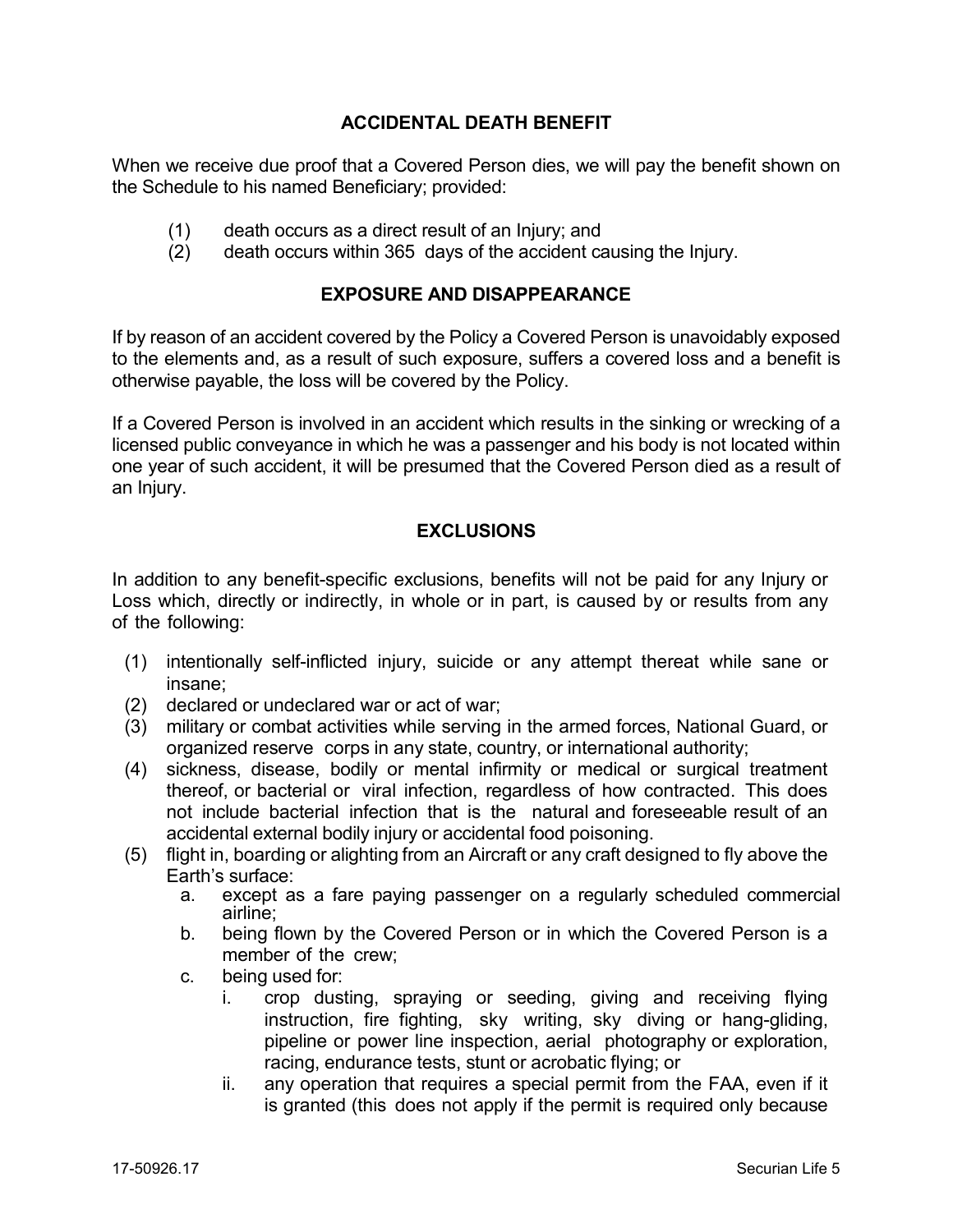of the territory flown over or landed on);

- d. designed for flight above or beyond the earth's atmosphere;<br>e. an ultra-light or glider:
- e. an ultra-light or glider;<br>f. being used for the pur
- being used for the purpose of parachuting or skydiving;
- g being used by any military authority, except an Aircraft used by the Air Mobility Command or its foreign equivalent;
- (6) the Covered Person's intoxication as determined according to the laws of the jurisdiction in which the accident occurred;
- (7) voluntary ingestion of any narcotic, unless administered on the advice of a Physician, poison, gas or fumes;
- (8) driving while intoxicated or driving under the influence of a narcotic unless administered on the advice of a Physician;
- (9) riding or driving as a professional in any kind of race for prize money or profit.

### **INDIVIDUAL TERMINATION OF INSURANCE**

A Covered Person's insurance automatically ends on the first of the following dates:

- (1) The date the Policy is terminated;
- (2) The date the Grace Period ends if all premiums due have not been paid;;
- (3) The premium due date after you are no longer a member of the Policyholder.

Termination of coverage will not prejudice any claim originating prior to termination subject to all other terms of the Policy.

#### **PREMIUMS**

We provide insurance coverage in return for premium payment. Premiums are paid to us on or before the due date.

**PREMIUM CHANGES** We have the right to change the premium rates on any premium due date. We will provide written notice to the Policyholder at least 45 days before the date of change. Policy premium rates will not be increased during the first 12 months the Policy is in effect. Thereafter, we may not change premium rates more than one time in a six month period unless the premium rate change is due to a change in the terms of the Policy.

Premiums may be paid monthly, quarterly, semi-annually, or annually. The premium mode may be changed upon request. Upon our approval, the change will be made.

**GRACE PERIOD** This Certificate has a 31 day grace period for the payment of each premium due after the first premium. Coverage will continue in force during the grace period. It will terminate at the end of the grace period if all premiums which are due are not paid. We will require payment of all premiums for the period this coverage continues in force including the premiums for the grace period.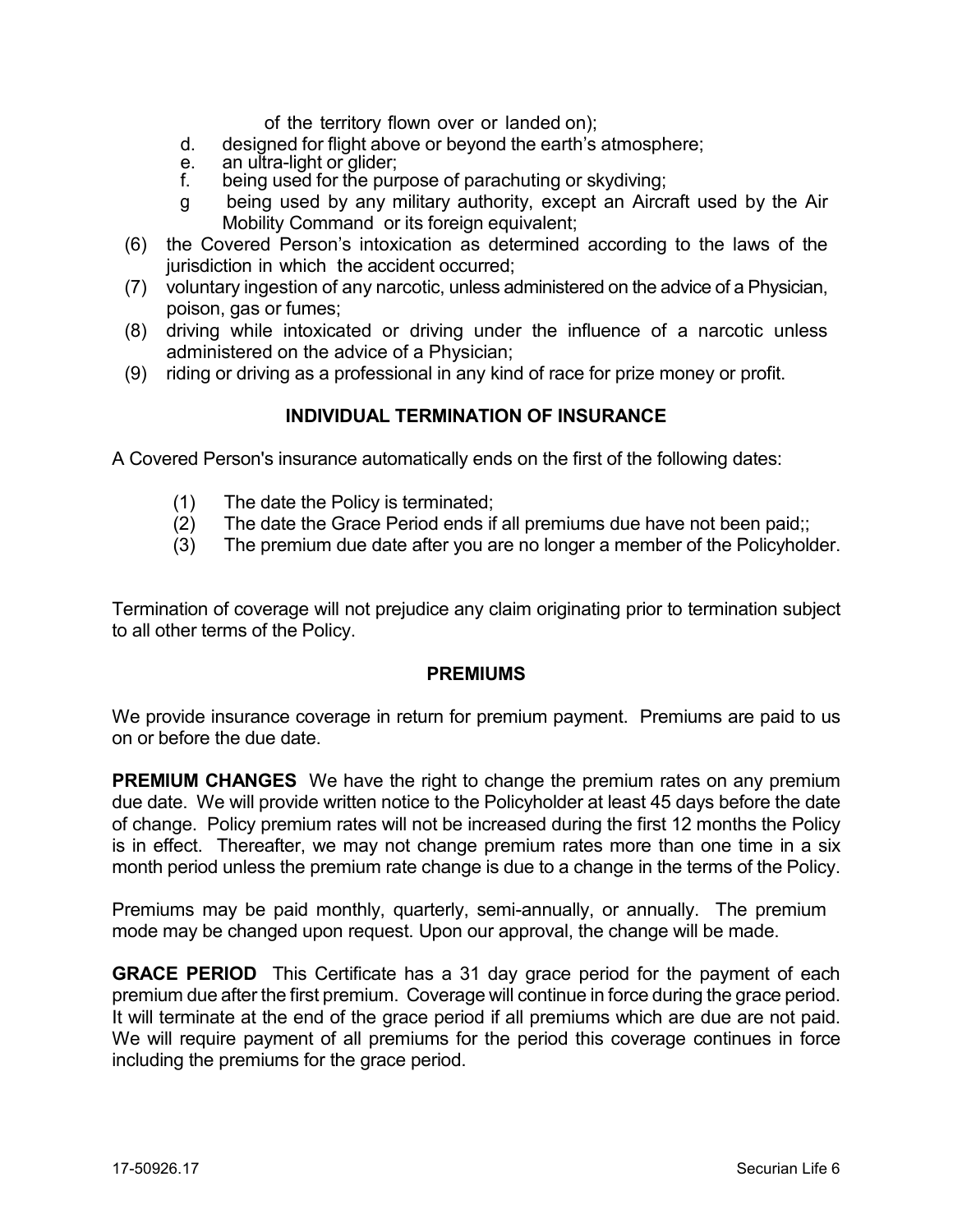**REINSTATEMENT OF INSURANCE** If we terminate insurance for nonpayment of premium, you may reinstate coverage within 90 days following the last unpaid premium due date. You must pay all overdue premium. The reinstated coverage will not cover a loss which occurred during the lapse period.

**UNPAID PREMIUM** When a claim is paid for a loss incurred during the Grace Period, any premium due and unpaid may be deducted from the claim payment.

## **GENERAL PROVISIONS**

**BENEFICIARY CHANGES** You may name any person to be your Beneficiary at the time of enrollment. You may change your Beneficiary at any time. When we receive and record the change request, it will take effect as of the date you signed it. If you die prior to the date we receive and record the change, any payment we make to the new Beneficiary will be valid. The prior Beneficiary's interest ends the date the new designation takes effect.

If more than one Beneficiary is named without stating their respective interests, they will share equally. If a Beneficiary dies before you, that interest ends. The Beneficiaries that survive will share equally unless you make a written request to the contrary.

**CONFORMITY TO LAW** Any provision of the Policy which is in conflict with the laws of the state in which the Covered Person resides as of the date of issue is amended to conform with the laws of that state.

**INCONTESTABILITY** After coverage under the Policy has been in force for three years, it can only be contested for non-payment of premiums. No statement made by a Covered Person can be used in a contest after his insurance has been in force three years during his lifetime. No statement a Covered Person makes can be used in a contest unless it is in writing and signed by him.

**MISSTATEMENT OF AGE** If the age of a Covered Person has been misstated in the enrollment form for insurance under the Policy, the benefits payable will be those which the premiums paid would have purchased based upon his correct age, otherwise, there will be an equitable adjustment of premiums.

**NONPARTICIPATING** The Policy is a nonparticipating Policy; it does not share in our surplus.

**OPTIONAL SETTLEMENT METHODS** You, or the Beneficiary after the Covered Person's death, may elect to have loss of life benefits paid in installments. Such election must be sent to us in writing. The amounts and terms of the installments will be those which we offer at the time of election.

**POLICY CHANGES** The Policy may be changed at any time by written agreement between us. No change or waiver of any of the provisions of the Policy will be valid unless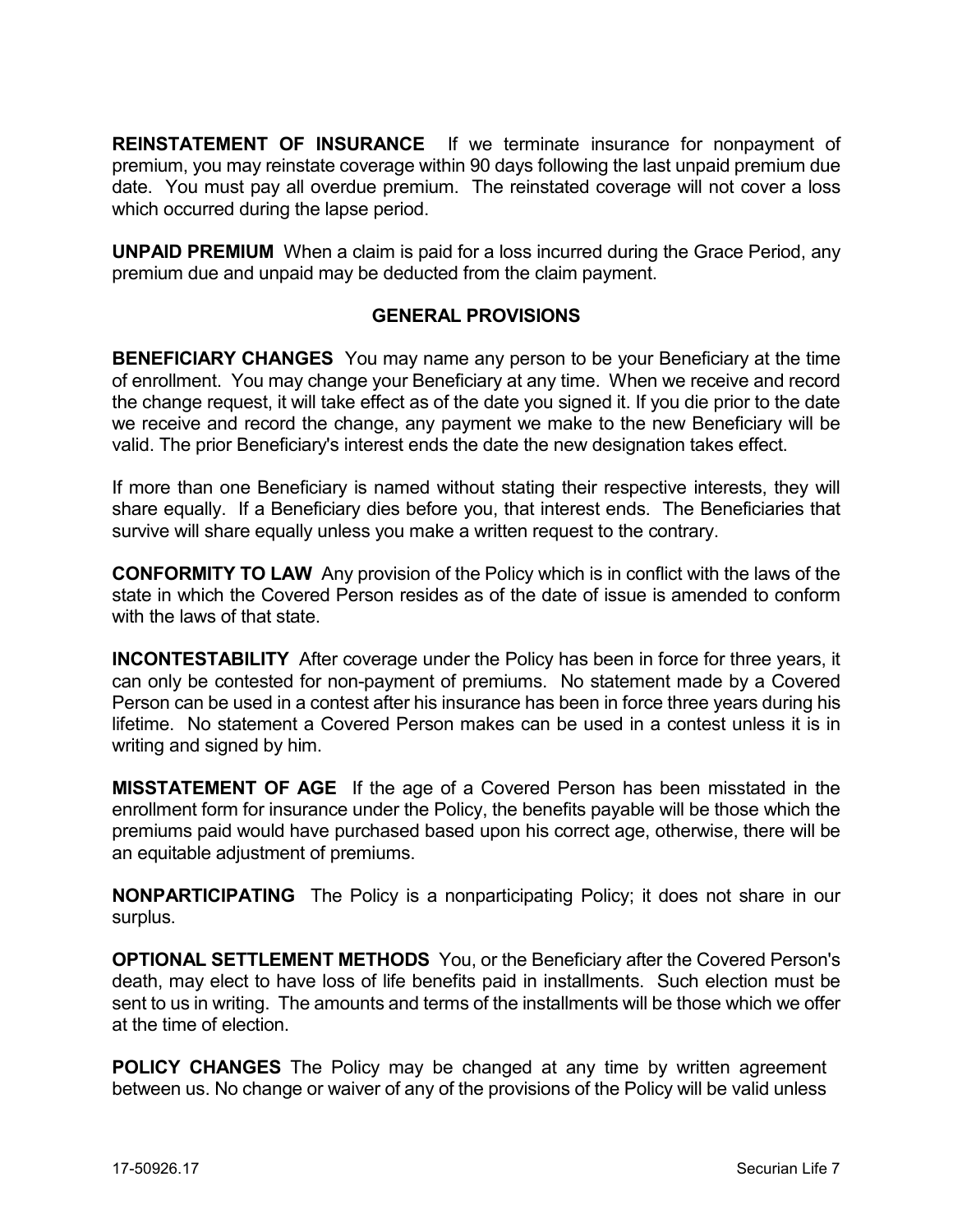made in writing by us and signed by our president, vice president, secretary or assistant secretary. No agent or other person has the authority to change or waive any provisions of the Policy.

**WORKER'S COMPENSATION** The Policy is not a Worker's Compensation Policy. It does not satisfy any requirement for coverage by Worker's Compensation Insurance.

## **CLAIM PROVISIONS**

**NOTICE OF CLAIM** We must be given written notice of claim within 20 days after a covered loss occurs. If notice cannot be given within that time, it must be given as soon as reasonably possible.

The notice must contain the Covered Person's name and enough information to identify him. Notice may be mailed to our Home Office or to our agent.

**CLAIM FORMS** When we receive notice of claim, the Covered Person will be sent forms to file proof of loss. If the forms are not sent within 15 days after the Covered Person has given us notice, then the Covered Person will meet the proof of loss requirements by giving us a written statement of the nature and extent of the loss. This must be sent to us within the time limit stated in the Proof of Loss provision.

**PROOF OF LOSS** Written proof must be sent to us within 90 days after the date the loss occurs. If it was not reasonably possible to give us written proof within 90 days, we will not reduce or deny a claim for this reason, if proof is filed as soon as reasonably possible. However, in no event, except in the absence of legal capacity, shall proof be filed later than 1 year from the time proof is otherwise required.

**PAYMENT OF CLAIMS** Claims for benefits provided by the Policy will be paid as soon as written proof is received.

Your loss of life benefits will be paid in accordance with the beneficiary designation in effect at the time of payment. If there is no such designation or no surviving beneficiary, the loss of life benefits will be paid in one lump sum to the first surviving class of the following classes of beneficiaries:

- a) lawful spouse;
- b) child(ren), in equal shares;
- c) parents, in equal shares;
- d) siblings, in equal shares.

If there is no surviving member of any of the above classes, the benefits will be paid to your estate.

Any payment that we make in good faith will fully discharge us to the extent of that payment.

The benefits can be paid in one lump sum or at your written request, in accordance with one of our available settlement plans. If you have not chosen any such settlement plan,